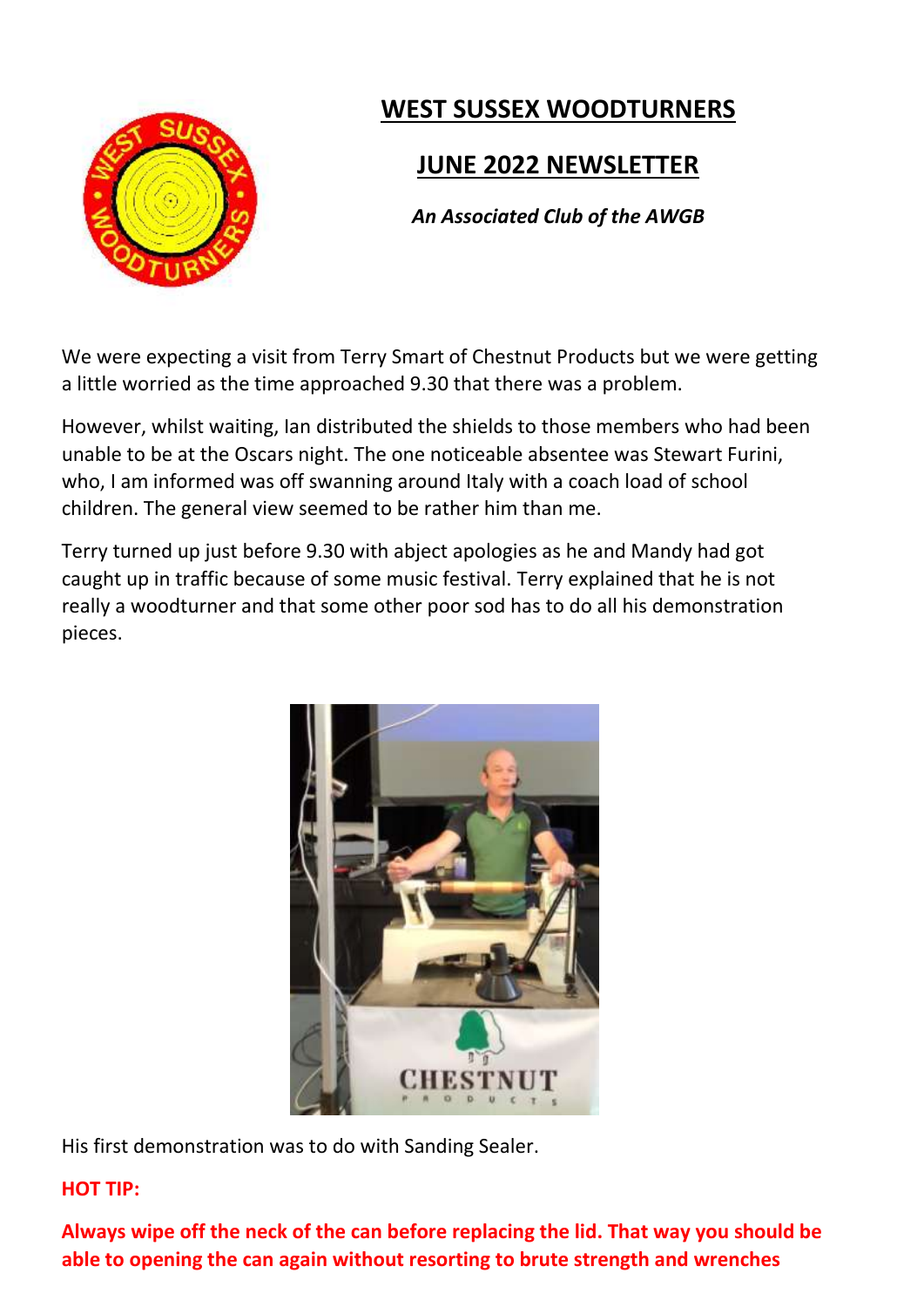The above photo shows the piece Terry was starting with. He sanded it down running through the grits until it was smooth. He says always use Sanding Sealer neat. If you dilute it, it will not do its job properly. Terry Hooper said that he always diluted his Sanding Sealer when dealing with punky wood as it gave a better finish of the gouge. Terry Smart agreed that under those circumstances it was ok to dilute as the Sealer then went further into the wood. Sealer is only intended to seal the surface of the wood not to penetrate into the wood.

The other circumstance you can add Thinners is if you have left the lid off the tin and some of the solvents have evaporated, in which case you need to get the Sealer back to its original state.

Terry then denibbed the Sanding Sealer using Burnishing Cream, and then applied a coat of Wood wax 22. Terry explained that it was called Wood wax 22 because it was the  $22^{nd}$  try at getting it right. Terry suggests a maximum of 3 coats of wax. A harder wax finish is Microcrystalline Wax. Microcrystalline is also food safe on its own.

At this point it was decided to break for coffee and sort out the Involuted Turning competition.

#### **The Beginners:**



1<sup>st</sup> is the front item and was submitted by Sam Crick.

- 2<sup>nd</sup> was Dave Burton in the middle
- 3<sup>rd</sup> Dave Tate at the back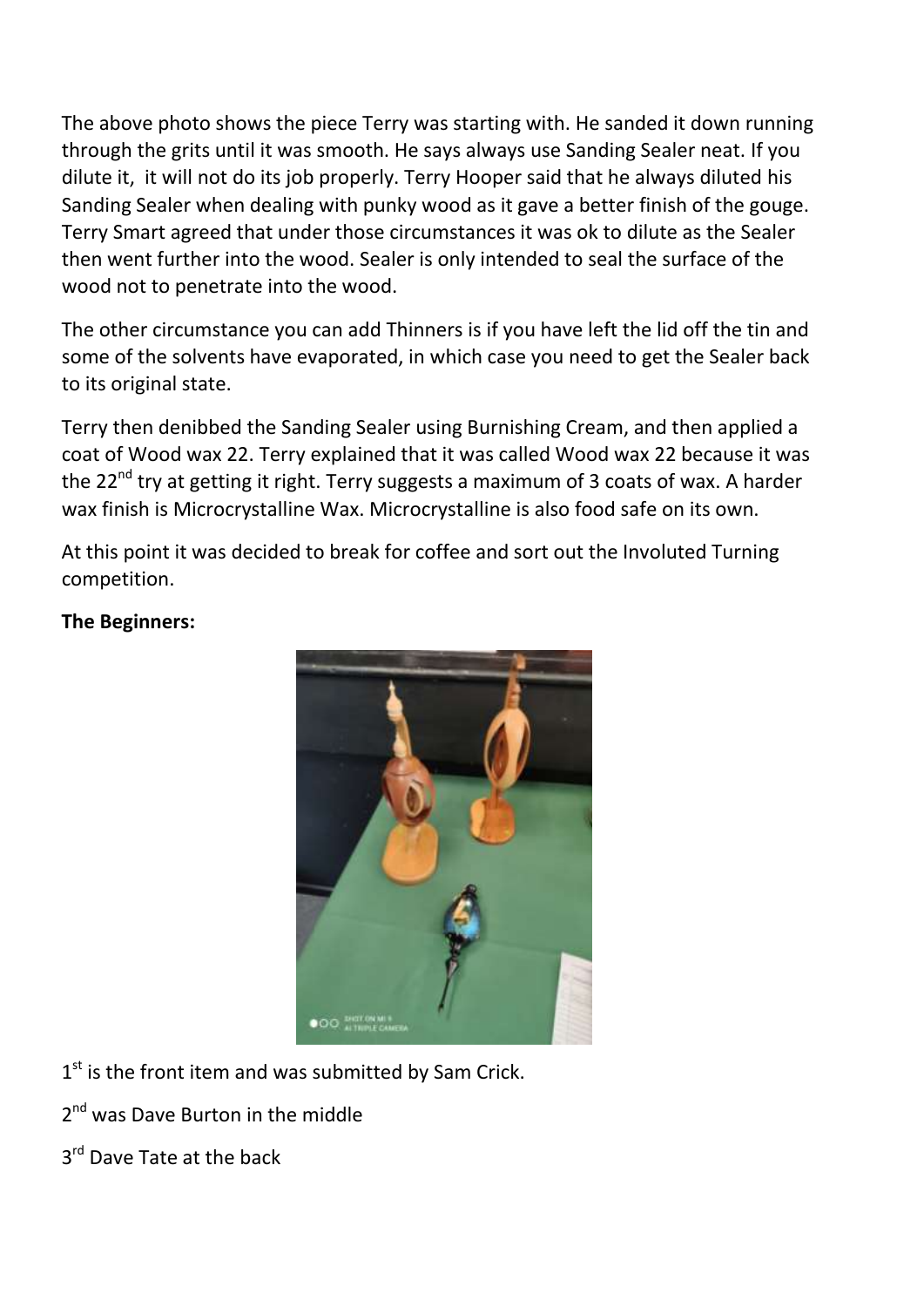### **Intermediate:**



1<sup>st</sup> At the front was Alan Wallington

2<sup>nd</sup> equal the other 2 items were Ray Thompson and Stan Wright

### **Advanced:**



 $1<sup>st</sup>$  at the front was Ian Rudge and  $2<sup>nd</sup>$  was Jim Harris.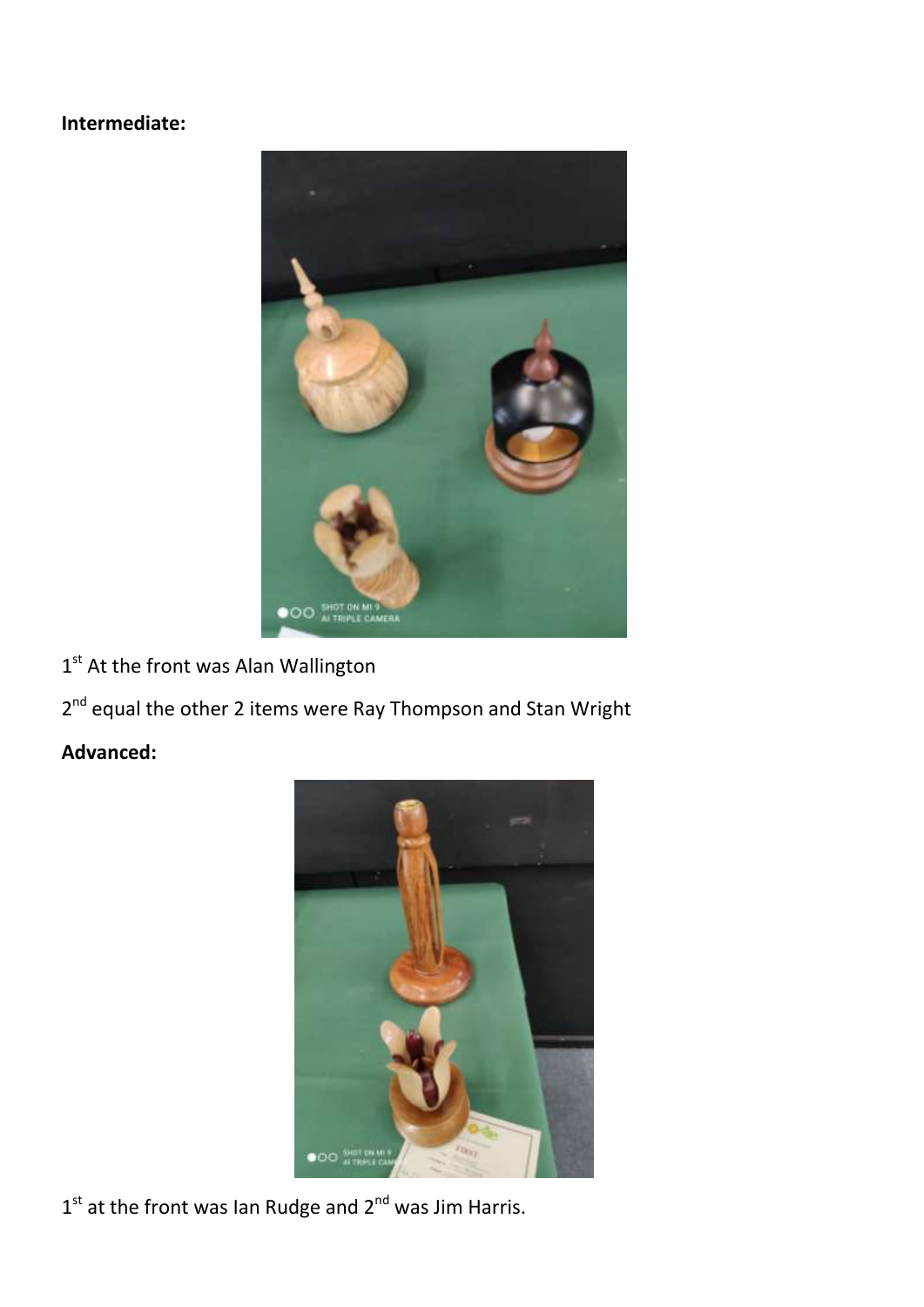Next up Terry had a pen blank, which he was going to finish with Melamine Lacquer.



I only put this picture in to show the pen blank but somehow Terry managed to sneak the tin of lacquer into the photo when I wasn't looking.

He then denibbed the lacquer with orange and white Nyweb. Normally you should allow more time for the lacquer to cure properly but due to time constraints he rather had to rush it. For speed he used the spray on Melamine Lacquer as a second coat, as it dries a little bit quicker than the can version. For those wanting a technically answer Melamine is a cellulose based lacquer (it was far more complicated than that but the rest went way over my head).

Chestnut do 4 grades of Nyweb, which are Green (400 grit), Red (600 grit), Orange (1,000 grit) and White which is technically non-abrasive. If you want to remember the order to use them remember the mnemonic GROW.

After the Nyweb Terry used some Burnishing Cream to bring up the shine and followed this up with some Friction Polish to improve the shine.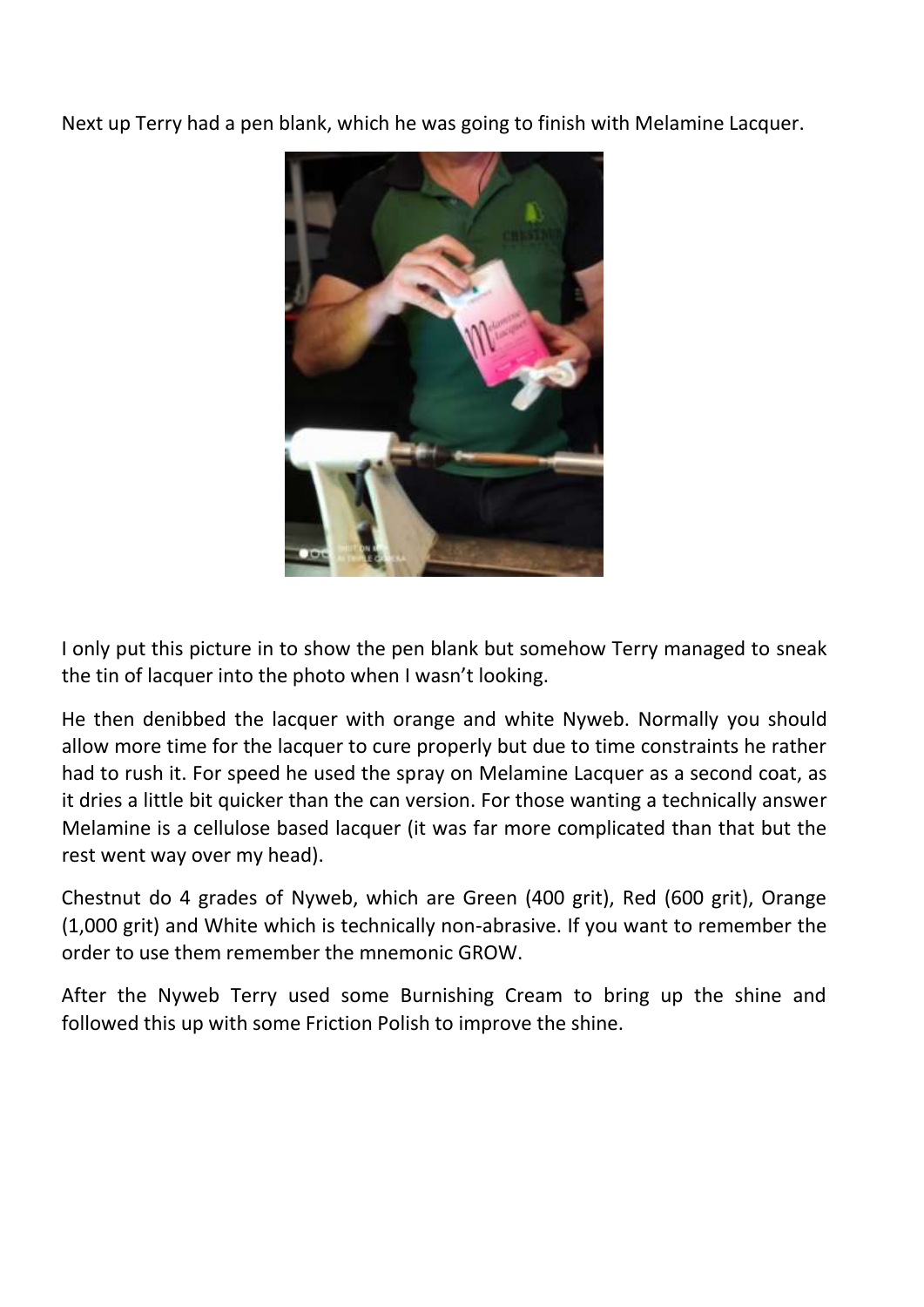

The next item up was the Buffing system.



Chestnut do 2 systems one is with larger single wheels and the other they call the Buffing tree. Each consists of 3 wheels:

Wheel A is for the Brown buffing compound also known as Tripoli. This is used to help smooth the finish.

Wheel B is for the White compound. Use this sparingly. It will take off any of the Brown compound which may have been left on.

Wheel C is for Carnauba wax i.e. the final polish

If you are using an open grained timber skip the first wheel and the brown compound.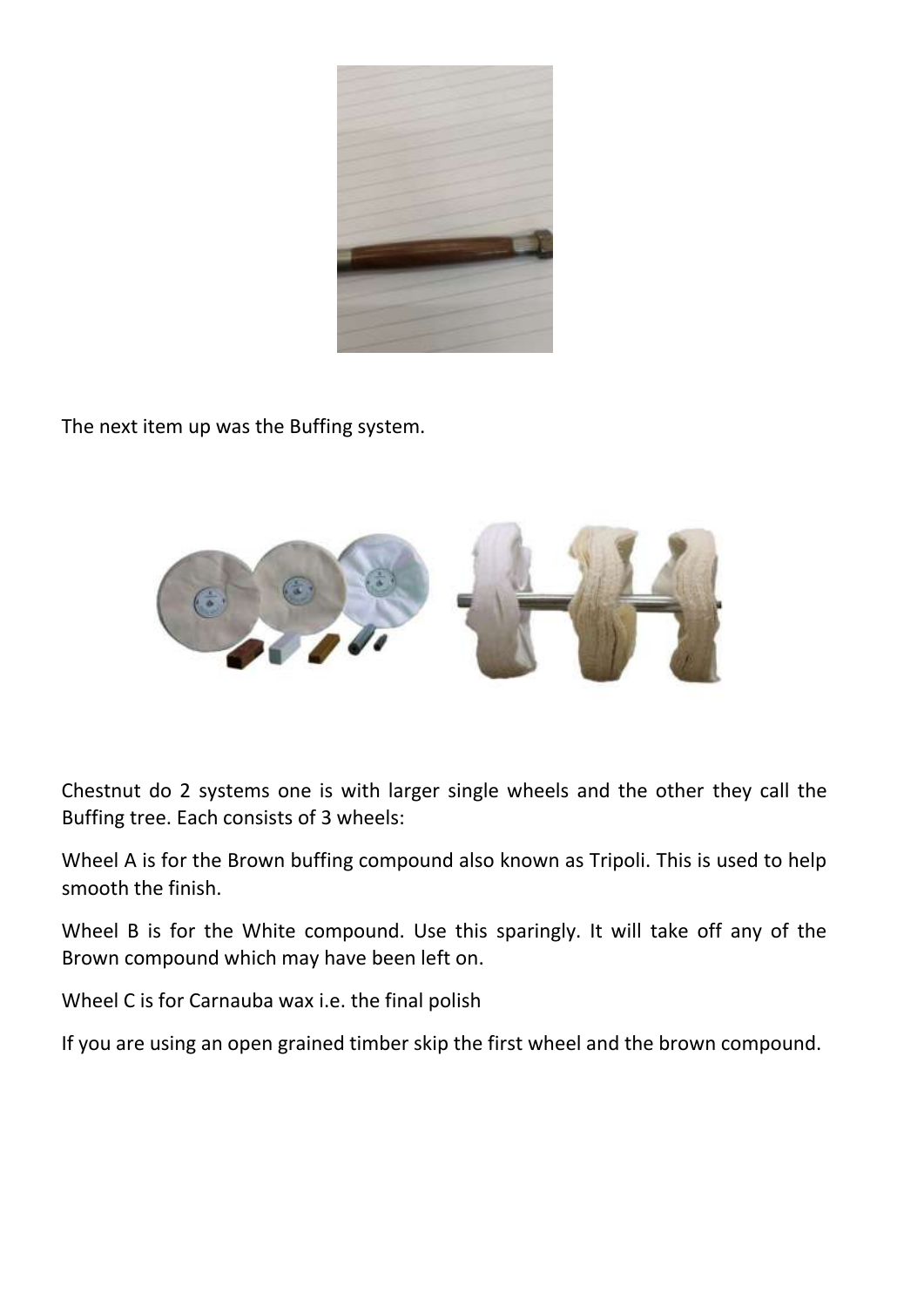

Finally what looked like a small vase. Terry sanded it down and then used a Liming brush to bring up the grain. The next step was to spray with Ebonising lacquer.

Leave the lacquer to dry. He then applied some Burnishing Cream. He the took the Purple, Blue and Bronze Rainbow waxes. Last but not least he removed some of the excess wax using a Reducer fluid. I am told you could also use Cut and Paste wax to do the same job.



After all this plugging of Chestnut's product I can assure every one that I received no commission or inducements to write any of the above.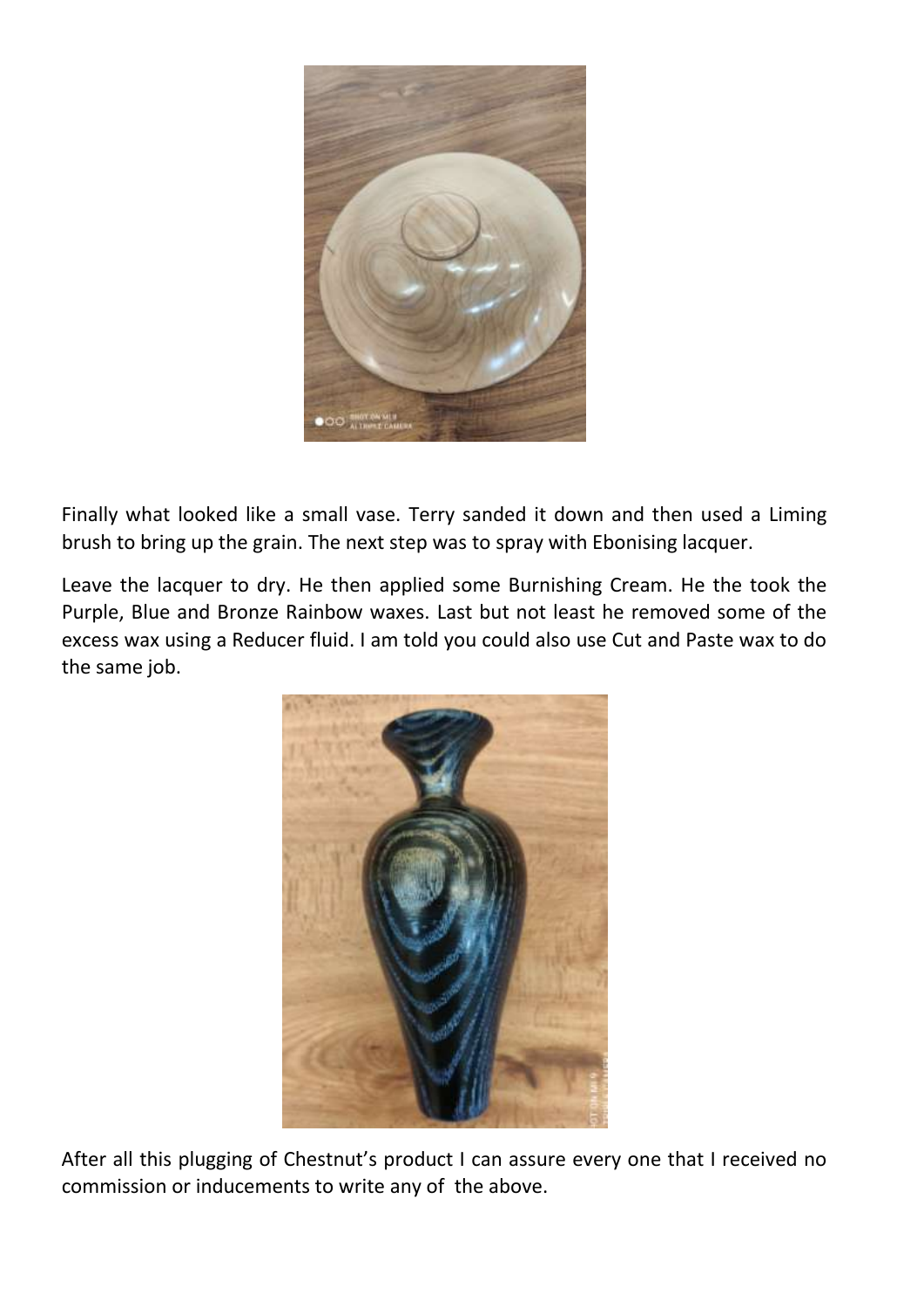## **MEMBERS SHOW AND TELL TABLE:**



These 3 items are all from Dave Newson. The Bowl is a Viking Sunset Bowl based on a piece by Nick Agar.

There are 3 tutorial videos by Colwin Way on the Axminster Woodworking Wisdom YouTube channel, if you want to see how it's done.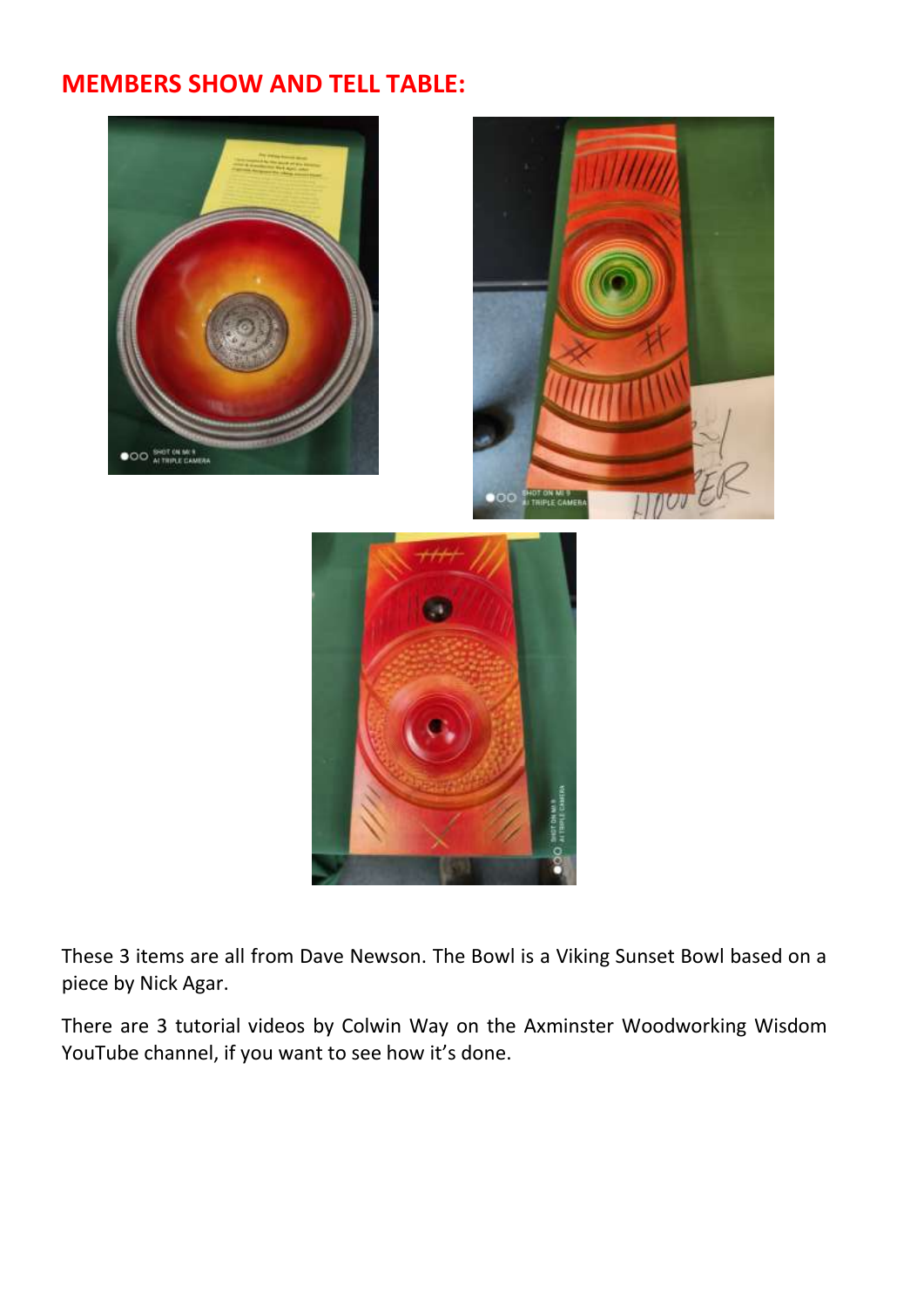

These are all from Terry Hooper.



This is from Ray Thompson.

## **NEXT MONTH:**

A hands on day with members showing how they texture, paint and stain their work and sometimes themselves.